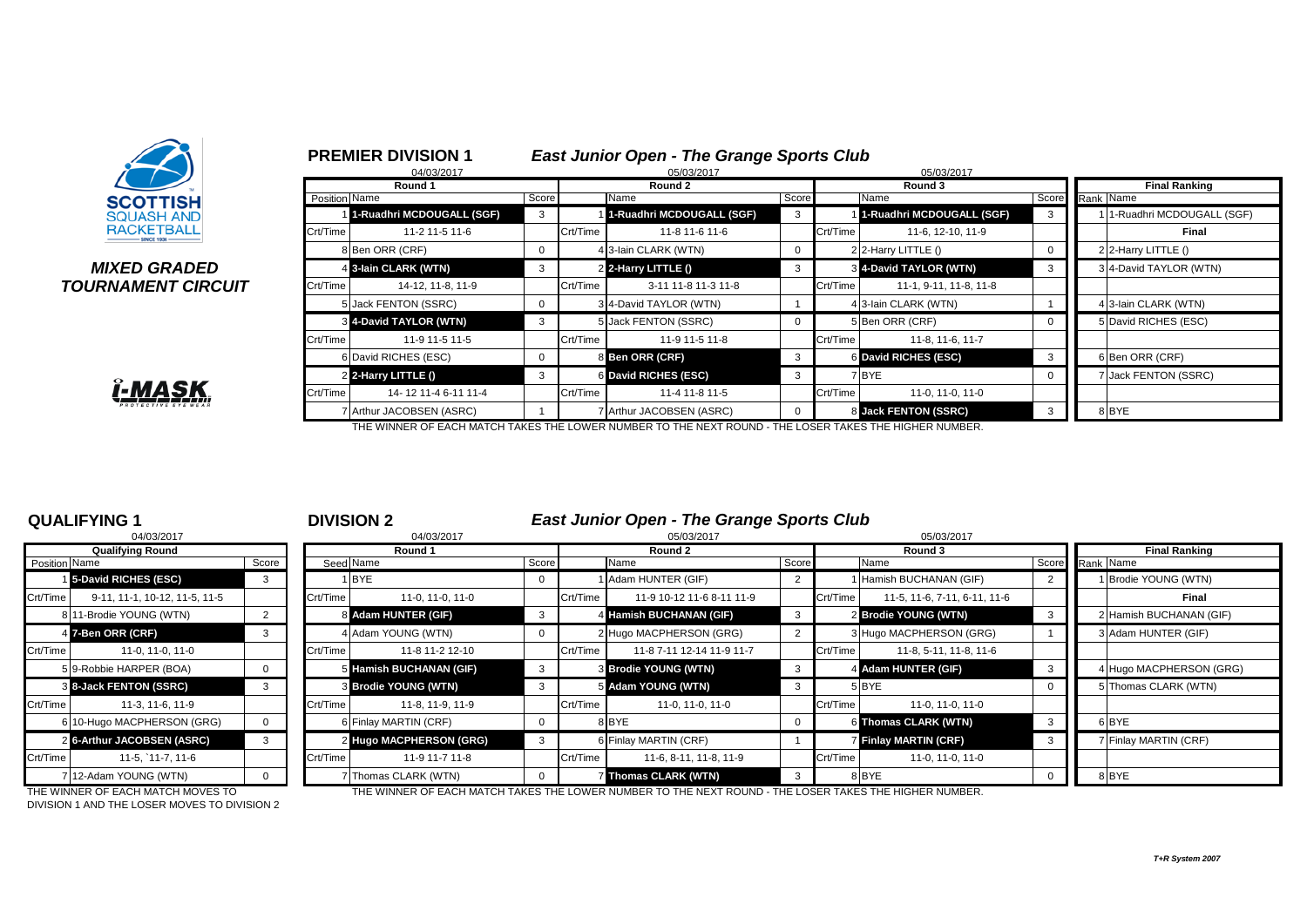## **QUALIFYING 2**<br>04/03/2017<br>05/03/2017<br>05/03/2017

|               | 04/03/2017                   |             |          | 04/03/2017                   |          |          | 05/03/2017                    |       |          | 05/03/2017                  |
|---------------|------------------------------|-------------|----------|------------------------------|----------|----------|-------------------------------|-------|----------|-----------------------------|
|               | <b>Qualifying Round</b>      |             |          | Round 1                      |          |          | Round 2                       |       |          | Round 3                     |
| Position Name |                              | Score       |          | Seed Name                    | Score    |          | Name                          | Score |          | Name                        |
|               | 1 13-Finlay MARTIN (CRF)     | 3           |          | Michael MACARI (WTN)         |          |          | <b>Andrew BIRRELL (ESC)</b>   | 3     |          | Andrew BIRRELL (ESC)        |
| Crt/Time      | 11-13, 14-12, 11-7, 13-11    |             | Crt/Time | 11-6, 9-11, 11-3, 11-9       |          | Crt/Time | 11-9, 11-5, 10-12, 11-5       |       | Crt/Time | 6-11, 11-8, 7-11, 11        |
|               | 8 19-Findlay MCDOUGALL (SGF) |             |          | 8 Andrew BIRRELL (ESC)       | 3        |          | 4 Peter MACARI (WTN)          |       |          | 2 Kyle PENMAN (BOA)         |
|               | 4 15-Adam HUNTER (GIF)       | 3           |          | 4 Ben BARRON (NAI)           | 2        |          | 2 Kyle PENMAN (BOA)           | 3     |          | <b>3 Andrew CHRUMKA (GF</b> |
| Crt/Time      | 11-4 11-3 11-4               |             | Crt/Time | 5-11, 9-11, 11-8, 11-6, 11-8 |          | Crt/Time | 11-6, 6-11, 11-6, 11-3        |       | Crt/Time | 10-12, 11-9, 11-7, 10       |
|               | 5 17-Michael MACARI (WTN)    | $\mathbf 0$ |          | 5 Peter MACARI (WTN)         | 3        |          | 3 Andrew CHRUMKA (GRG)        |       |          | 4 Peter MACARI (WTN)        |
|               | 3 16-Hamish BUCHANAN (GIF)   | 3           |          | 3 Findlay MCDOUGALL (SGF)    | $\Omega$ |          | 5 Ben BARRON (NAI)            | 2     |          | 5 Michael MACARI (WTN       |
| Crt/Time      | 11-8, 11-8, 8-11, 12-10      |             | Crt/Time | 11-6, 11-4, 11-8             |          | Crt/Time | 11-13 11-7 2-11 11-2 11-5     |       | Crt/Time | 8-11, 16-14, 11-8           |
|               | 6 18-Rory RICHMOND (ESC)     |             |          | 6 Andrew CHRUMKA (GRG)       | 3        |          | 8 Michael MACARI (WTN)        | 3     |          | 6 Rory RICHMOND (ESC)       |
|               | 2 14-Thomas CLARK (WTN)      | 3           |          | 2 Rory RICHMOND (ESC)        |          |          | 6 Findlay MCDOUGALL (SGF)     | 2     |          | 7 Findlay MCDOUGALL (S      |
| Crt/Time      | 11-8, 8-11, 11-9, 11-5       |             | Crt/Time | 11-7, 11-7, 7-11, 11-9       |          | Crt/Time | 11-9, 9-11, 11-5, 10-12, 11-5 |       | Crt/Time | 10-12 5-11 12-10 11         |
|               | 7 20-Ben BARRON (NAI)        |             |          | <b>7 Kyle PENMAN (BOA)</b>   | 3        |          | <b>7 Rory RICHMOND (ESC)</b>  | 3     |          | 8 Ben BARRON (NAI)          |

DIVISION 2 AND THE LOSER MOVES TO DIVISION 3



| <b>Qualifying Round</b><br>Position Name |                              |       |          | Round 1                      |              | Round 2                                   |       | Round 3                                    |                | <b>Final Ranking</b>      |  |
|------------------------------------------|------------------------------|-------|----------|------------------------------|--------------|-------------------------------------------|-------|--------------------------------------------|----------------|---------------------------|--|
|                                          |                              | Score |          | Seed Name                    | Score        | Name                                      | Score | Name                                       |                | Score Rank Name           |  |
|                                          | 1 13-Finlay MARTIN (CRF)     |       |          | 1 Michael MACARI (WTN)       |              | <b>Andrew BIRRELL (ESC)</b>               |       | 1 Andrew BIRRELL (ESC)                     |                | 1 Kyle PENMAN (BOA)       |  |
| Crt/Time                                 | 11-13, 14-12, 11-7, 13-11    |       | Crt/Time | 11-6, 9-11, 11-3, 11-9       |              | 11-9, 11-5, 10-12, 11-5<br>Crt/Time       |       | 6-11, 11-8, 7-11, 11-9, 11-6<br>Crt/Time   |                | Final                     |  |
|                                          | 8 19-Findlay MCDOUGALL (SGF) |       |          | 8 Andrew BIRRELL (ESC)       | 3            | 4 Peter MACARI (WTN)                      |       | 2 Kyle PENMAN (BOA)                        |                | 2 Andrew BIRRELL (ESC)    |  |
|                                          | 4 15-Adam HUNTER (GIF)       |       |          | 4 Ben BARRON (NAI)           |              | 2 Kyle PENMAN (BOA)                       |       | 3 Andrew CHRUMKA (GRG)                     |                | 3 Andrew CHRUMKA (GRG)    |  |
| Crt/Time                                 | 11-4 11-3 11-4               |       | Crt/Time | 5-11, 9-11, 11-8, 11-6, 11-8 |              | 11-6, 6-11, 11-6, 11-3<br>Crt/Time        |       | 10-12, 11-9, 11-7, 10-12, 11-9<br>Crt/Time |                |                           |  |
|                                          | 5 17-Michael MACARI (WTN)    |       |          | 5 Peter MACARI (WTN)         | $\mathbf{3}$ | 3 Andrew CHRUMKA (GRG)                    |       | 4 Peter MACARI (WTN)                       |                | 4 Peter MACARI (WTN)      |  |
|                                          | 3 16-Hamish BUCHANAN (GIF)   |       |          | 3 Findlay MCDOUGALL (SGF)    | $\mathbf 0$  | 5 Ben BARRON (NAI)                        |       | 5 Michael MACARI (WTN)                     |                | 5 Michael MACARI (WTN)    |  |
| Crt/Time                                 | 11-8, 11-8, 8-11, 12-10      |       | Crt/Time | 11-6, 11-4, 11-8             |              | 11-13 11-7 2-11 11-2 11-5<br>Crt/Time     |       | 8-11, 16-14, 11-8, 11-7<br>Crt/Time        |                |                           |  |
|                                          | 6 18-Rory RICHMOND (ESC)     |       |          | 6 Andrew CHRUMKA (GRG)       | 3            | 8 Michael MACARI (WTN)                    |       | 6 Rory RICHMOND (ESC)                      |                | 6 Rory RICHMOND (ESC)     |  |
|                                          | 2 14-Thomas CLARK (WTN)      |       |          | 2 Rory RICHMOND (ESC)        |              | 6 Findlay MCDOUGALL (SGF)                 |       | 7 Findlay MCDOUGALL (SGF)                  | $\overline{2}$ | 7 Ben BARRON (NAI)        |  |
| Crt/Time                                 | 11-8, 8-11, 11-9, 11-5       |       | Crt/Time | 11-7.11-7.7-11.11-9          |              | 11-9, 9-11, 11-5, 10-12, 11-5<br>Crt/Time |       | 10-12 5-11 12-10 11-8 12-10<br>Crt/Time    |                |                           |  |
|                                          | 7 20-Ben BARRON (NAI)        |       |          | Kyle PENMAN (BOA)            | 3            | <b>Rory RICHMOND (ESC)</b>                |       | 8 Ben BARRON (NAI)                         |                | 8 Findlay MCDOUGALL (SGF) |  |

THE WINNER OF EACH MATCH MOVES TO THE WINNER OF EACH MATCH TAKES THE LOWER NUMBER TO THE NEXT ROUND - THE LOSER TAKES THE HIGHER NUMBER.



|               | <b>QUALIFYING 3</b>           |       |          | <b>DIVISION 4</b>              | <b>East Junior Open - The Grange Sports Club</b> |          |                                |       |                 |                       |  |
|---------------|-------------------------------|-------|----------|--------------------------------|--------------------------------------------------|----------|--------------------------------|-------|-----------------|-----------------------|--|
|               | 04/03/2017                    |       |          | 04/03/2017                     |                                                  |          | 05/03/2017                     |       |                 | 05/03/2017            |  |
|               | <b>Qualifying Round</b>       |       |          | Round 1                        |                                                  |          | Round 2                        |       | Round 3<br>Name |                       |  |
| Position Name |                               | Score |          | Seed Name                      | Score                                            |          | Name                           | Score |                 |                       |  |
|               | 21-Andrew CHRUMKA (GRG)       | 3     |          | Anna HALLAM (ESC)              | 3                                                |          | Anna HALLAM (ESC)              | 3     |                 | Anna HALLAM (ESC)     |  |
| Crt/Time      | 11-0, 11-6, 11-5              |       | Crt/Time | 8-11, 12-10, 11-3, 11-1        |                                                  | Crt/Time | 11-7, 11-5, 11-3               |       | Crt/Time        | $11-9, 11-9, 7-11,$   |  |
|               | 8 27-Struan DONALD (NAI)      | 0     |          | 8 Jemma YOUNG (NEW)            |                                                  |          | 4 Rory SHAW (ESC)              | 0     |                 | 2 Struan DONALD (NAI) |  |
|               | 4 23-Andrew BIRRELL (ESC)     | 3     |          | 4 Steven HILL (CCSC)           | 2                                                |          | 2 Duncan HEGARTY (DUN)         |       |                 | 3 Duncan HEGARTY (DUI |  |
| Crt/Time      | 11-7, 11-7, 13-11             |       | Crt/Time | 7-11, 11-4, 8-11, 14-12, 14-12 |                                                  | Crt/Time | 7-11, 11-7, 11-4, 11-4         |       | Crt/Time        | 11-7, 11-5, 5-11.     |  |
|               | 5 25-Anna HALLAM (ESC)        | 0     |          | 5 Rory SHAW (ESC)              | 3                                                |          | 8 Struan DONALD (NAI)          | 3     |                 | 4 Rory SHAW (ESC)     |  |
|               | 3 24-Peter MACARI (WTN)       | 3     |          | <b>3 Struan DONALD (NAI)</b>   | 3                                                |          | 5 Steven HILL (CCSC)           | 3     |                 | 5 Steven HILL (CCSC)  |  |
| Crt/Time      | 11-0, 11-0, 11-0              |       | Crt/Time | 3-11, 11-8, 4-11, 11-9, 11-7   |                                                  | Crt/Time | 11-13, 11-8, 11-9, 7-11, 12-10 |       | Crt/Time        | 5-11, 8-11, 12-10, 11 |  |
|               | 6 26-Beth MOGLIA (SCT)        | 0     |          | 6 Arun PATHAL (ESC)            | 2                                                |          | 8 Jemma YOUNG (NEW)            | 2     |                 | 6 Arun PATHAL (ESC)   |  |
|               | 2 22-Kyle PENMAN (BOA)        | 3     |          | 2 BYE                          | $\Omega$                                         |          | 6 Arun PATHAL (ESC)            | 3     |                 | 7 BYE                 |  |
| Crt/Time      | 11-5, 7-11, 11-13, 11-5, 11-5 |       | Crt/Time | 11-0, 11-0, 11-0               |                                                  | Crt/Time | 11-0, 11-0, 11-0               |       | Crt/Time        | 11-0, 11-0, 11        |  |
|               | 7 28-Steven HILL (CCSC)       | 2     |          | 7 Duncan HEGARTY (DUN)         | 3                                                |          | 7 BYE                          | 0     |                 | 8 Jemma YOUNG (NEW)   |  |

**Qualifying Round Round 1 Round 2 Round 3 Final Ranking** Position Name Score Score Seed Name Seed Score Score Score Name Score Score Name Score Name Score Score Rank Name 1 **21-Andrew CHRUMKA (GRG)** 3 1 **Anna HALLAM (ESC)** 3 1 **Anna HALLAM (ESC)** 3 1 Anna HALLAM (ESC) 1 1 Struan DONALD (NAI) Crt/Time 11-0, 11-6, 11-5 Crt/Time 8-11, 12-10, 11-3, 11-1 Crt/Time 11-7, 11-5, 11-3 Crt/Time 11-9,11-9,7-11, 15-13 **Final** 8 27-Struan DONALD (NAI) | 0 | | 8 Jemma YOUNG (NEW) | 1 | 4 |Rory SHAW (ESC) 0 | 2 **|Struan DONALD (NAI)** 3 || 2 |Anna HALLAM (ESC) 4 Steven HILL (CCSC) 2 2 Duncan HEGARTY (DUN) 1 3 Duncan HEGARTY (DUN) 1 3 Rory SHAW (ESC) Crt/Time 7-11, 11-4, 8-11, 14-12, 14-12 Crt/Time 7-11, 11-7, 11-4, 11-4 Crt/Time 11-7, 11-5, 5-11, 11-9 5 **Rory SHAW (ESC)** 3 5 3 5 3 3 3 3 3 3 3 3 4 **S Struan DONALD (NAI)** 3 3 4 **Rory SHAW (ESC)** 3 3 4 Duncan HEGARTY (DUN) 3 24-Peter MACARI (WTN) 3 3 Struan DONALD (NAI) 3 5 Steven HILL (CCSC) 5 Steven HILL (CCSC) 5 Steven HILL (CCSC) 5 Arun PATHAL (ESC) Crt/Time 3-11, 11-8, 4-11, 11-9, 11-7 Crt/Time 11-13, 11-8, 11-9, 7-11, 12-10 Crt/Time 5-11, 8-11, 12-10, 111-9, 8-11 Crt/ 6 26-Beth MOGLIA (SCT) 0 6 Arun PATHAL (ESC) 2 8 Jemma YOUNG (NEW) 2 6 **Arun PATHAL (ESC)** 3 6 Steven HILL (CCSC) 2 **22-Kyle PENMAN (BOA)** 3 2 BYE 0 6 **Arun PATHAL (ESC)** 3 7 BYE 0 7 Jemma YOUNG (NEW) Crt/Time | 11-5, 7-11, 11-13, 11-5, 11-5, 11-5, 11-5, 11-0 | Crt/Time | 11-0, 11-0, 11-0, 11-0, 11-0, 11-0, 11-0, 11-0, 11-0, 11-0, 11-0, 11-0, 11-0, 11-0, 11-0, 11-0, 11-0, 11-0, 11-0, 11-0, 11-0, 11-0, 11-0, 11-0, 11-0, 7 Duncan HEGARTY (DUN) 3 7 BYE 1 8 8 Jemma YOUNG (NEW) 3 8 8 BYE

DIVISION 3 AND THE LOSER MOVES TO DIVISION 4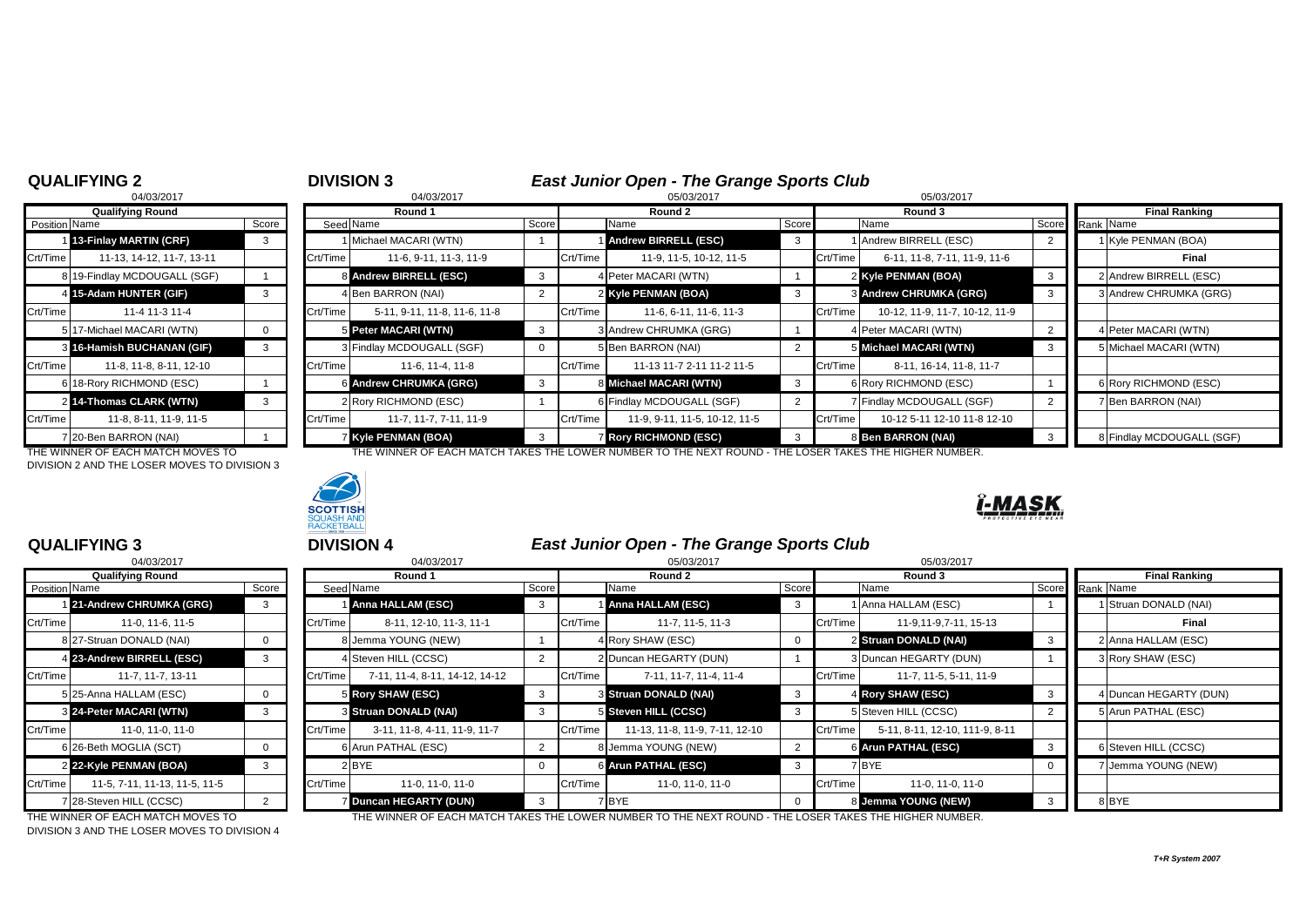### **QUALIFYING 4** <sup>4</sup> **DIVISION 5** *East Junior Open - The Grange Sports Club*

|               | 04/03/2017                     |             |          | 04/03/2017                      |       |          | 05/03/2017                   |                |          | 05/03/2017                 |
|---------------|--------------------------------|-------------|----------|---------------------------------|-------|----------|------------------------------|----------------|----------|----------------------------|
|               | <b>Qualifying Round</b>        |             |          | Round 1                         |       |          | Round 2                      |                |          | Round 3                    |
| Position Name |                                | Score       |          | Seed Name                       | Score |          | Name                         | Score          |          | Name                       |
|               | 29-Arun PATHAL (ESC)           | 3           |          | 1 Faye FULTON (GRG)             | 2     |          | William JACK (NAI)           | 0              |          | I Louise HUNTER (DUN)      |
| Crt/Time      | 7-11, 11-4, 11-4, 11-4         |             | Crt/Time | 6-11, 12-14, 12-10, 11-8, 13-11 |       | Crt/Time | 11-7, 15-13, 12-10           |                | Crt/Time | 11-13 11-5 11-7            |
|               | 8 35-Archie MILLAR (WTN)       |             |          | 8 William JACK (NAI)            | 3     |          | 4 Louise HUNTER (DUN)        | 3              |          | 2 Duncan GREENSHIELI       |
|               | 4 31-Jemma YOUNG (NEW)         | 3           |          | 4 Louise HUNTER (DUN)           | 3     |          | 2 Duncan GREENSHIELDS (GRG)  |                |          | 3 Oonagh O'SULLIVAN (G     |
| Crt/Time      | 11-5, 11-6, 11-4               |             | Crt/Time | 13-11, 8-11, 9-11, 11-6, 11-9   |       | Crt/Time | 9-11, 11-8, 11-6, 8-11, 11-9 |                | Crt/Time | 11-9, 11-9, 11             |
|               | 5 33-Faye FULTON (GRG)         | $\mathbf 0$ |          | 5 Jamie CARGILL (CRF)           | 2     |          | 3 Oonagh O'SULLIVAN (GIF)    | $\overline{2}$ |          | 4 William JACK (NAI)       |
|               | 3 32-Rory SHAW (ESC)           | 3           |          | 3 Archie MILLAR (WTN)           | 0     |          | 5 Jamie CARGILL (CRF)        |                |          | 5 Jamie CARGILL (CRF)      |
| Crt/Time      | 11-8, 9-11, 12-10, 11-5        |             | Crt/Time | 11-5, 11-8, 11-5                |       | Crt/Time | 11-0, 11-0, 11-0             |                | Crt/Time | 8-11 8-11 11-5 11          |
|               | 6 34-Duncan GREENSHIELDS (GRG) |             |          | 6 Oonagh O'SULLIVAN (GIF)       | 3     |          | 8 BYE                        | 0              |          | 6 Felix WOOD (BOA)         |
|               | 2 30-Duncan HEGARTY (DUN)      | 3           |          | 2 Duncan GREENSHIELDS (GRG)     | 3     |          | 6 Archie MILLAR (WTN)        |                |          | <b>Archie MILLAR (WTN)</b> |
| Crt/Time      | 11-6, 11-6, 5-11, 9-11, 11-6   |             | Crt/Time | 11-6, 4-11, 12-10, 11-1         |       | Crt/Time | 5-11, 8-11, 11-7, 11-7, 11-9 |                | Crt/Time | 11-0, 11-0, 11             |
|               | 7 36-Louise HUNTER (DUN)       | 2           |          | 7 Felix WOOD (BOA)              |       |          | Felix WOOD (BOA)             |                |          | 8 BYE                      |
|               |                                |             |          |                                 |       |          |                              |                |          |                            |

DIVISION 4 AND THE LOSER MOVES TO DIVISION 5



| <b>Qualifying Round</b><br>Position Name |                                |       |          | Round 1                         |       |          | Round 2                      |                |          | Round 3                      |                 | <b>Final Ranking</b>        |
|------------------------------------------|--------------------------------|-------|----------|---------------------------------|-------|----------|------------------------------|----------------|----------|------------------------------|-----------------|-----------------------------|
|                                          |                                | Score |          | Seed Name                       | Score |          | Name                         | Score          |          | Name                         | Score Rank Name |                             |
|                                          | 1 29-Arun PATHAL (ESC)         | 3     |          | 1 Faye FULTON (GRG)             |       |          | William JACK (NAI)           | $\mathbf 0$    |          | Louise HUNTER (DUN)          |                 | 1 Duncan GREENSHIELDS (GRG) |
| Crt/Time                                 | 7-11, 11-4, 11-4, 11-4         |       | Crt/Time | 6-11, 12-14, 12-10, 11-8, 13-11 |       | Crt/Time | 11-7, 15-13, 12-10           |                | Crt/Time | 11-13 11-5 11-7 11-4         |                 | Final                       |
|                                          | 8 35-Archie MILLAR (WTN)       |       |          | 8 William JACK (NAI)            |       |          | 4 Louise HUNTER (DUN)        | 3              |          | 2 Duncan GREENSHIELDS (GRG)  |                 | 2 Louise HUNTER (DUN)       |
|                                          | 4 31-Jemma YOUNG (NEW)         | 3     |          | 4 Louise HUNTER (DUN)           |       |          | 2 Duncan GREENSHIELDS (GRG)  |                |          | 3 Oonagh O'SULLIVAN (GIF)    |                 | 3 William JACK (NAI)        |
| Crt/Time                                 | 11-5, 11-6, 11-4               |       | Crt/Time | 13-11, 8-11, 9-11, 11-6, 11-9   |       | Crt/Time | 9-11, 11-8, 11-6, 8-11, 11-9 |                | Crt/Time | 11-9, 11-9, 11-8             |                 |                             |
|                                          | 5 33-Faye FULTON (GRG)         |       |          | 5 Jamie CARGILL (CRF)           |       |          | 3 Oonagh O'SULLIVAN (GIF)    | $\overline{2}$ |          | 4 William JACK (NAI)         | -3              | 4 Oonagh O'SULLIVAN (GIF)   |
|                                          | 3 32-Rory SHAW (ESC)           | 3     |          | 3 Archie MILLAR (WTN)           |       |          | 5 Jamie CARGILL (CRF)        | 3              |          | 5 Jamie CARGILL (CRF)        |                 | 5 Felix WOOD (BOA)          |
| Crt/Time                                 | 11-8, 9-11, 12-10, 11-5        |       | Crt/Time | 11-5, 11-8, 11-5                |       | Crt/Time | 11-0, 11-0, 11-0             |                | Crt/Time | 8-11 8-11 11-5 11-9 11-9     |                 |                             |
|                                          | 6 34-Duncan GREENSHIELDS (GRG) |       |          | 6 Oonagh O'SULLIVAN (GIF)       |       |          | 8 BYE                        | 0              |          | 6 Felix WOOD (BOA)           |                 | 6 Jamie CARGILL (CRF)       |
|                                          | 2 30-Duncan HEGARTY (DUN)      | 3     |          | 2 Duncan GREENSHIELDS (GRG)     |       |          | 6 Archie MILLAR (WTN)        | $\overline{2}$ |          | <b>7 Archie MILLAR (WTN)</b> |                 | 7 Archie MILLAR (WTN)       |
| Crt/Time                                 | 11-6, 11-6, 5-11, 9-11, 11-6   |       | Crt/Time | 11-6, 4-11, 12-10, 11-1         |       | Crt/Time | 5-11, 8-11, 11-7, 11-7, 11-9 |                | Crt/Time | 11-0, 11-0, 11-0             |                 |                             |
|                                          | 7 36-Louise HUNTER (DUN)       | 2     |          | 7 Felix WOOD (BOA)              |       |          | Felix WOOD (BOA)             |                |          | 8 BYE                        |                 | 8 BYE                       |

THE WINNER OF EACH MATCH MOVES TO THE WINNER OF EACH MATCH TAKES THE LOWER NUMBER TO THE NEXT ROUND - THE LOSER TAKES THE HIGHER NUMBER.



### **QUALIFYING 5** <sup>5</sup> **DIVISION 6** *East Junior Open - The Grange Sports Club*

|               | 04/03/2017                    |       |
|---------------|-------------------------------|-------|
|               | <b>Qualifying Round</b>       |       |
| Position Name |                               | Score |
|               | 137-Oonagh O'SULLIVAN (GIF)   | 3     |
| Crt/Time      | 7-11, 11-4, 11-3, 11-3        |       |
| 8             | 43-Dylan PEARMAN (GRG)        |       |
|               | 4 39-Erin JONES (INV)         | 1     |
| Crt/Time      | 15-17, 11-6, 11-4, 11-3       |       |
|               | 5 41-William JACK (NAI)       | 3     |
| 3             | 40-Hugo HEMMATI (ESC)         | 1     |
| Crt/Time      | 10-12, 11-9, 11-6, 11-7       |       |
| 6             | 42-Jamie CARGILL (CRF)        | 3     |
|               | 2 38-Felix WOOD (BOA)         | 3     |
| Crt/Time      | 11-8, 8-11, 8-11, 12-10, 11-5 |       |
|               | 44-Catherine EDWARDS (ESC)    | 2     |

|               | 04/03/2017                        |       | 04/03/2017                                 |       |          | 05/03/2017                                                                                           |               |          | 05/03/2017                   |                         |
|---------------|-----------------------------------|-------|--------------------------------------------|-------|----------|------------------------------------------------------------------------------------------------------|---------------|----------|------------------------------|-------------------------|
|               | <b>Qualifying Round</b>           |       | Round 1                                    |       |          | Round 2                                                                                              |               |          | Round 3                      | <b>Final Ranking</b>    |
| Position Name |                                   | Score | Seed Name                                  | Score |          | Name                                                                                                 | Score         |          | Name                         | Score Rank Name         |
|               | 137-Oonagh O'SULLIVAN (GIF)       | 3     | I Erin JONES (INV)                         | -0    |          | Sam SHANNON (WAV)                                                                                    |               |          | <b>Cathryn HEGARTY (DUN)</b> | Cathryn HEGARTY (DUN)   |
| Crt/Time      | 7-11, 11-4, 11-3, 11-3            |       | Crt/Time<br>11-8, 11-7, 11-5               |       | Crt/Time | 11-9, 11-5, 9-11, 11-6                                                                               |               | Crt/Time | 11-5 9-11 13-11 10-12 11-5   | Final                   |
|               | 8 43-Dylan PEARMAN (GRG)          |       | 8 Sam SHANNON (WAV)                        | -3    |          | 4 Cathryn HEGARTY (DUN)                                                                              | 3             |          | 2 Hugo HEMMATI (ESC)         | 2 Hugo HEMMATI (ESC)    |
|               | 4 39-Erin JONES (INV)             |       | 4 Catherine EDWARDS (ESC)                  |       |          | 2 Hugo HEMMATI (ESC)                                                                                 | 3             |          | 3 Ruaridh MCINNES (GIF)      | 3 Sam SHANNON (WAV)     |
| Crt/Time      | 15-17, 11-6, 11-4, 11-3           |       | Crt/Time<br>11-7, 12-10, 5-11, 12-10, 11-6 |       | Crt/Time | 11-3, 11-4, 3-11, 11-4                                                                               |               | Crt/Time | 10-12, 11-9, 13-11, 12-10    |                         |
|               | 5 41-William JACK (NAI)           | -3    | 5 Cathryn HEGARTY (DUN)                    | 3     |          | 3 Ruaridh MCINNES (GIF)                                                                              |               |          | 4 Sam SHANNON (WAV)          | 4 Ruaridh MCINNES (GIF) |
|               | 3 40-Hugo HEMMATI (ESC)           |       | 3 Dylan PEARMAN (GRG)                      |       |          | <b>S</b> Catherine EDWARDS (ESC)                                                                     | 3             |          | 5 Catherine EDWARDS (ESC)    | 5 Dylan PEARMAN (GRG)   |
| Crt/Time      | 10-12, 11-9, 11-6, 11-7           |       | Crt/Time<br>11-4.11-6.11-5                 |       | Crt/Time | 11-8.11-6.11-5                                                                                       |               | Crt/Time | 9-11, 13-11, 11-6, 11-9      |                         |
|               | 6 42-Jamie CARGILL (CRF)          |       | 6 Ruaridh MCINNES (GIF)                    | 3     |          | 8 Erin JONES (INV)                                                                                   | $\mathbf{0}$  |          | 6 Dylan PEARMAN (GRG)        | Gatherine EDWARDS (ESC) |
|               | 2 38-Felix WOOD (BOA)             | 3     | 2 Hugo HEMMATI (ESC)                       | 3     |          | 6 Dylan PEARMAN (GRG)                                                                                | 3             |          | 7 Alex DONALDSON (ESC)       | 7 Erin JONES (INV)      |
| Crt/Time      | 11-8, 8-11, 8-11, 12-10, 11-5     |       | Crt/Time<br>11-4, 11-5, 11-6               |       | Crt/Time | 11-9, 9-11, 7-11, 13-11, 11-6                                                                        |               | Crt/Time | 13-11, 9-11, 11-6, 11-6      |                         |
|               | 7 44-Catherine EDWARDS (ESC)      |       | 7 Alex DONALDSON (ESC)                     |       |          | Alex DONALDSON (ESC)                                                                                 | $\mathcal{P}$ |          | 8 Erin JONES (INV)           | 8 Alex DONALDSON (ESC)  |
|               | THE WINNER OF EACH MATCH MOVES TO |       |                                            |       |          | THE WINNER OF EACH MATCH TAKES THE LOWER NUMBER TO THE NEYT ROUND. THE LOSER TAKES THE HIGHER NUMBER |               |          |                              |                         |

DIVISION 5 AND THE LOSER MOVES TO DIVISION 6